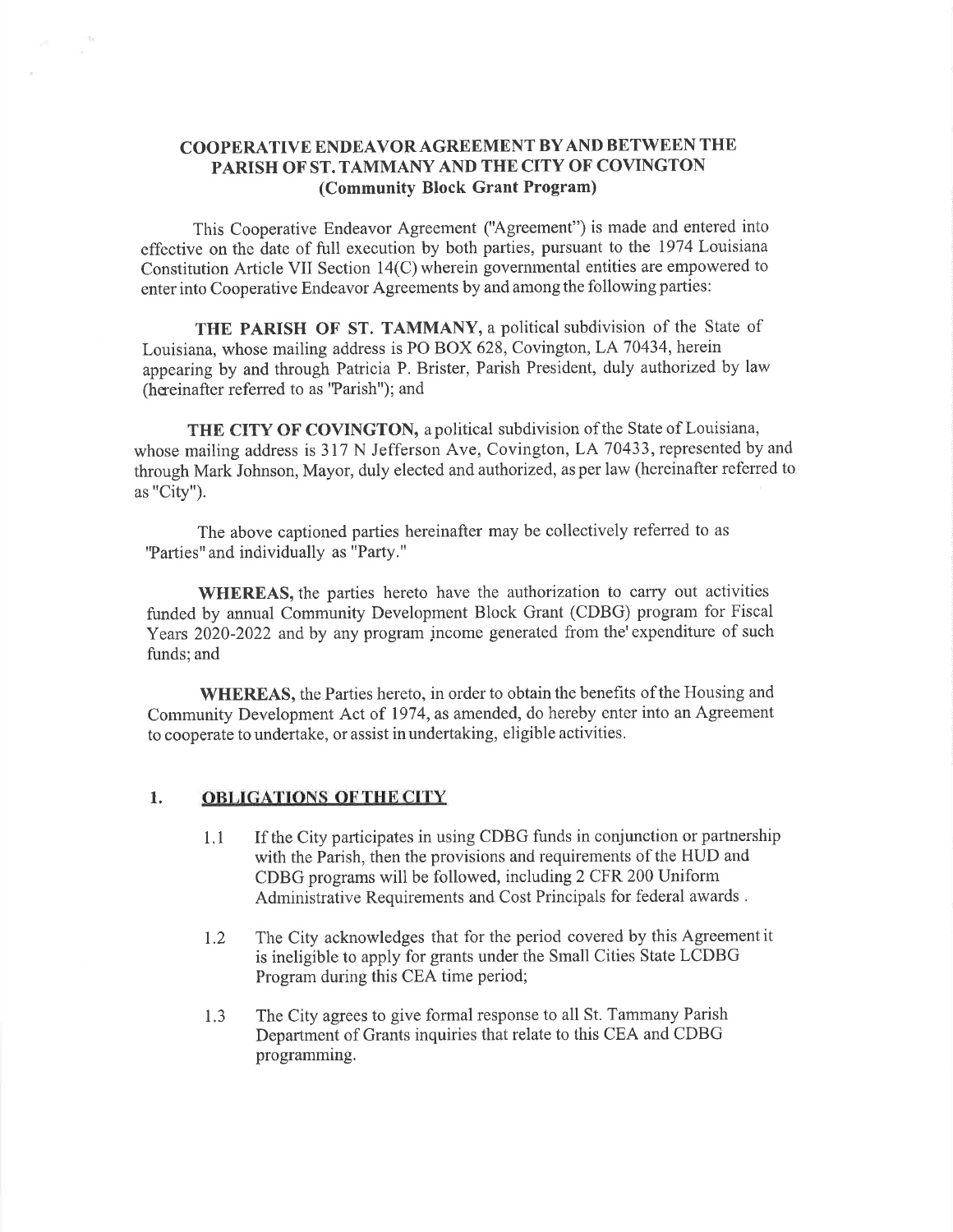## ,, OBLIGATIONS OF THE PARISH

- 2.1 St. Tammany Parish agrees to solicit input for available CDBG funding for approved activities (or in support of activities) provided the City agrees to comply with HUD regulations and the aforesaid provisions.
- 2.2 St. Tammany Parish, in collaboration with the City, will develop eligible CDBG activities and projects to be carried out within the City, but cannot guarantee their funding. St. Tammany Parish is responsible for submitting the Consolidated Plan and all annual Action Plans and amendments to HUD.
- 2.3 St. Tammany Parish shall administer the CDBG activities in the City unless otherwise provided under a sub-grantee Agreement as set forth in 24 CPR 570.s03.
- 2.4 Upon notification by HUD of the Urban County 3 year Qualification Notice for the next qualification period, St. Tammany Parish will notify the City in writing of its right to continue participation or not to participate. The City agrees to reply timely and in writing to St. Tammany Parish if it chooses to exercise its right.

## TERMINATION AND BINDING NATURE  $3<sub>i</sub>$

- 3.1 This Agreement remains in effect until the CDBG funds and program income received with respect to activities caried out during the three-year qualification period for Fiscal Years 2020-2022 are expended and the funded activities completed.
- 3.2 The term of this Agreement shall be for the federal Fiscal Years 2020-2022, which begins October 1, 2019.
- 3.3 Authorized Representation: Each representative herein warrants that he has the requisite authority and permission to enter, sign and bind this office.

IN WITNESS WHERE OF, the Parties have caused this Agreement to be duly executed in multiple originals by the hereunder signed officers, each in the presence of ' the undersigned two (2) competent witnesses in St. Tammany Parish, State of Louisiana, as of the dates set forth, below after diligent reading ofthe whole, in various counterparts.